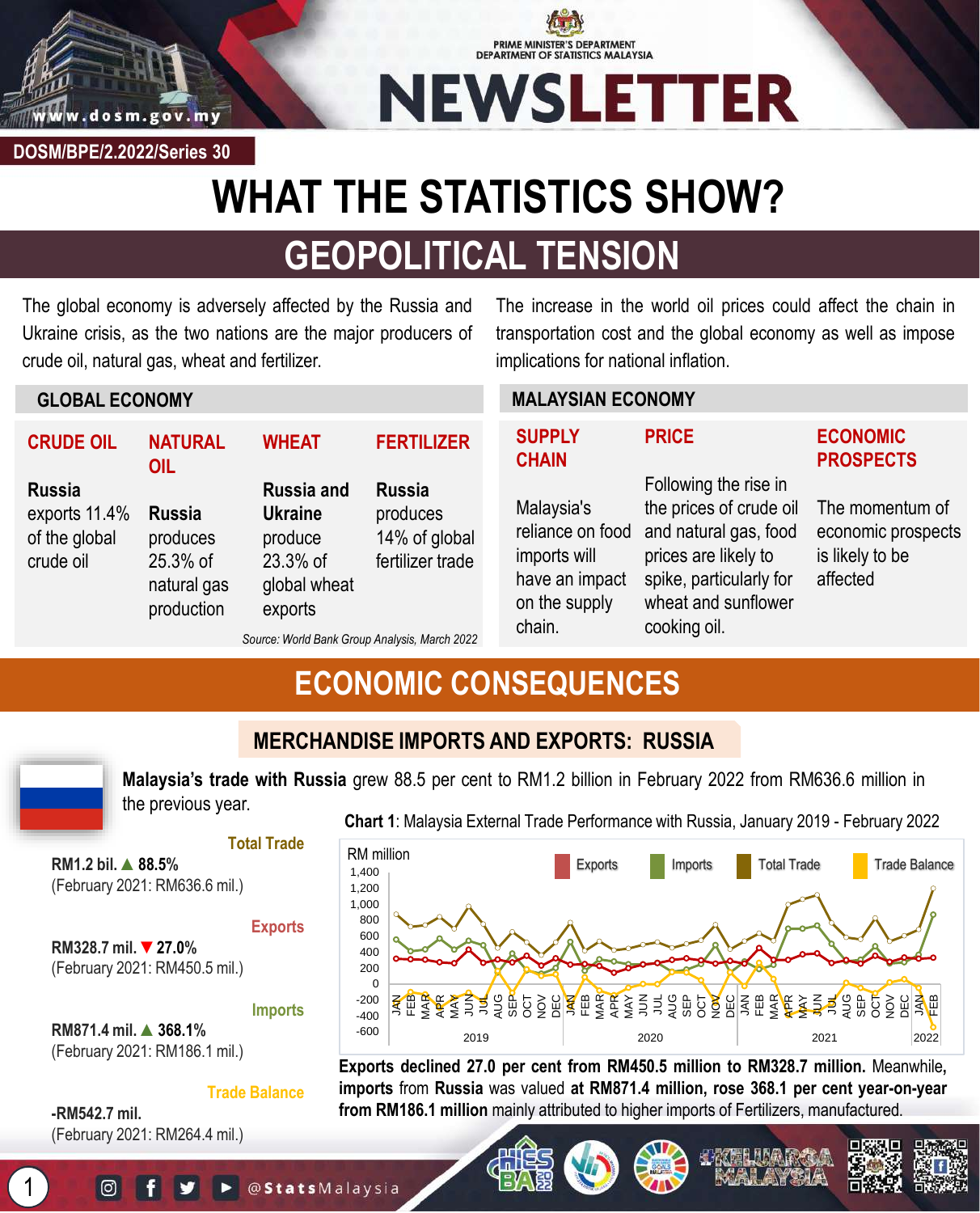# **MERCHANDISE IMPORTS AND EXPORTS: UKRAINE**



**Malaysia's trade with Ukraine surged 108.1 per cent to RM253.0 million** from RM121.6 million in the

previous year.

**Chart 2**: Malaysia External Trade Performance with Ukraine, January 2019 - February 2022

**Total Trade RM253.0 mil. ▲108.1% (February 2021: RM121.6 mil.) Exports**

**RM93.6 mil. ▲77.9% (February 2021: RM52.6 mil.)**

**Imports**

**RM159.4 mil. ▲131.2% (February 2021: RM68.9 mil.)**

**Trade Balance**

**-RM65.8 mil. (February 2021: -RM16.3 mil.)**



**Exports rose 77.9 per cent**, reached **RM93.6 million from RM52.6 million**. **Imports from Ukraine** posted **RM159.4 million, grew 131.2 per cent** year-on-year from RM68.9 million owing to **higher imports of Sunflower seed or safflower oil.**

# **MERCHANDISE IMPORTS AND EXPORTS: UNITED STATES OF AMERICA**



**Malaysia's trade with the USA increased 14.5 per cent, registering RM17.2 billion** from RM15.0 billion in February 2021.

**Total Trade**

**RM17.2 bil. ▲14.5% (February 2021: RM15.0 bil.)**

**RM10.4 bil. ▲4.1% (February 2021: RM10.0 bil.)**

**Imports**

**Exports**

**RM6.8 bil. ▲35.1% (February 2021: RM5.1 bil.)**

#### **Trade Balance**

**RM3.6 bil. (February 2021: RM4.9 bil.)**

 $\lbrack \odot \rbrack$ 

**Chart 3**: Malaysia External Trade Performance with USA, January 2019 - February 2022



**Exports increased 4.1 per cent**, registering **RM10.4 billion from RM10.0 billion**. **Imports from USA inclined 35.1 per cent** year-on-year with a value of **RM6.8 billion** from RM5.1 billion

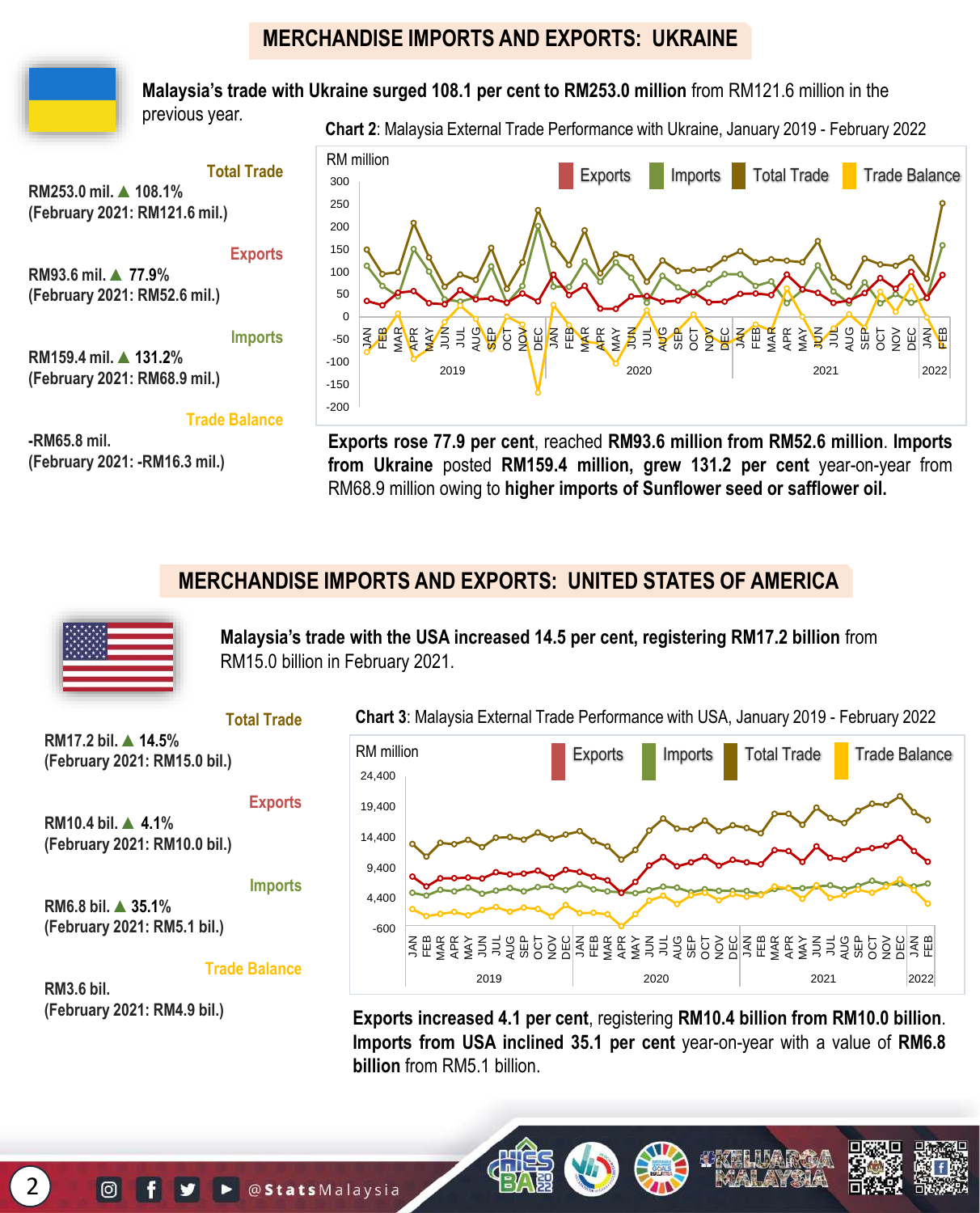## **MERCHANDISE IMPORTS AND EXPORTS: EUROPEAN UNION**



**Malaysia's trade with the EU grew 17.8 per cent to RM15.0 billion** from RM12.8 billion in the previous year.



**Imports from the EU grew 16.9 per cent** year-on-year to **RM5.9 billion** from RM5.0 billion.

### **MERCHANDISE IMPORTS AND EXPORTS: REST OF THE WORLD**

**Malaysia's trade with the Rest of the World registered RM184.8 billion** with a **growth of 17.5 per cent** as against the same month of the previous year.

**Chart 5**: Malaysia External Trade Performance with Rest of The World, January 2019 - February 2022



**Total Trade**

**RM184.8 bil. ▲17.5% (February 2021: RM157.3 bil.)**

#### **Exports**

**RM102.3 bil. ▲16.8% (February 2021: RM87.6 bil.)**

#### **Imports**

**RM82.5 bil. ▲18.4% (February 2021: RM69.7 bil.)**

#### **Trade Balance**

**RM19.8 bil. (February 2021: RM17.9 bil.)**

**Exports** recorded **a growth of 16.8 per cent** to **RM102.3 billion**. **Imports from the Rest of the World** was **RM82.5 billion,** accounted for **18.4 per cent** year-on-year from RM69.7 billion.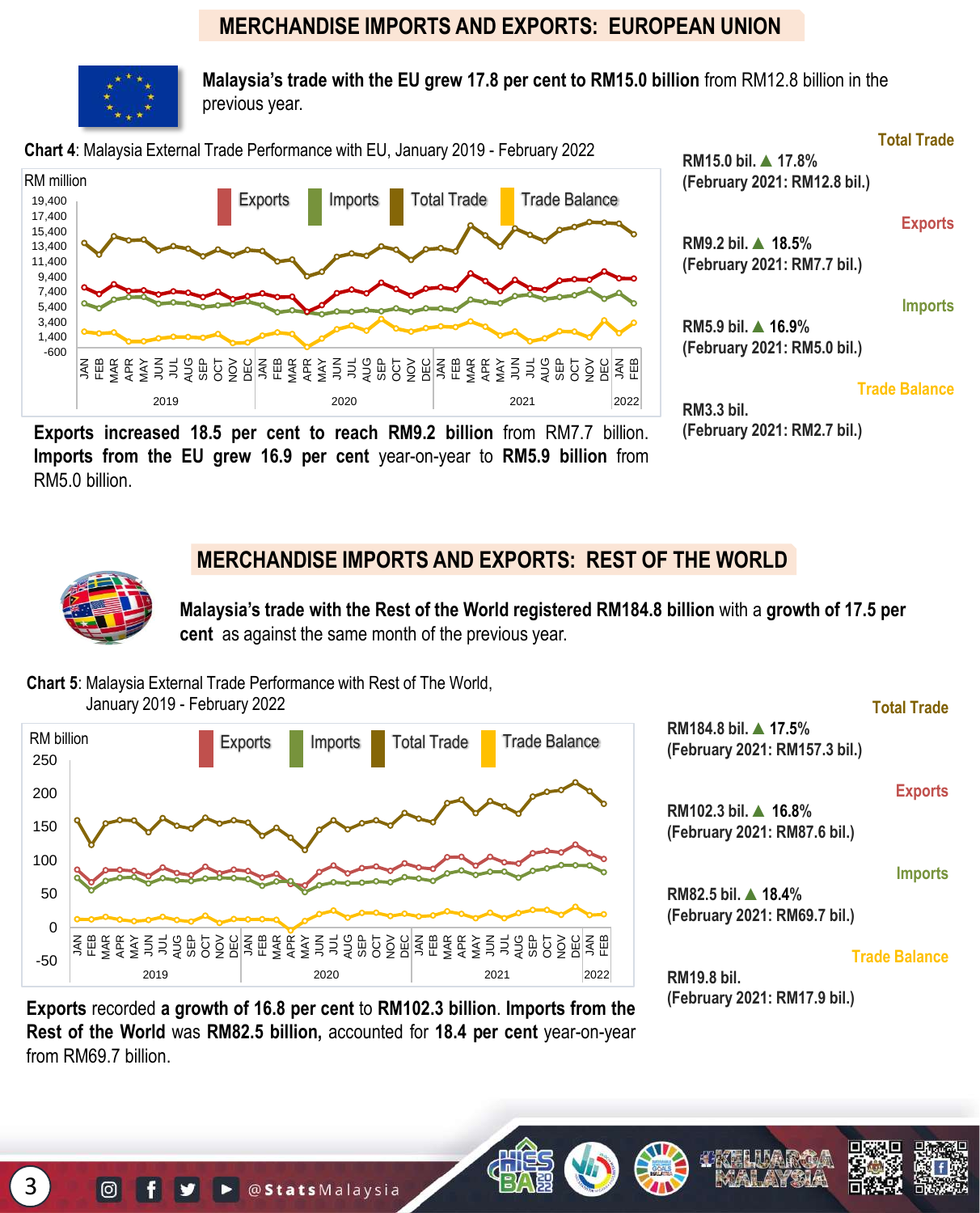# **IMPORTS AND EXPORTS OF SERVICES: RUSSIA**



**Chart 6**: Malaysia Trade in Services with Russia, 2010-2020

**Exports of Services to Russia in 2020** accounted for **0.19 per cent (RM176.8 million).** While, it contributed 0.21 per cent (RM352.7 million) in 2019 and 0.21 per cent (RM348.2 million) in 2018. **Travel** contributed to the **highest share with 62.1 per cent** (RM109.9 million) in 2020.

**Imports of Services from Russia in 2020** accounted for **0.20 per cent (RM280.8 million). Transport** recorded the **highest contribution of 49.9 per cent** (RM140.3 million) in 2020, owing to **freight activities**.

**Russian tourist arrivals to Malaysia** in 2020 **registered 28,694 people** contributing **0.7 per cent** of total tourist arrivals. Meanwhile, in 2019 and 2018, the number of tourist arrivals were 79,984 people (0.3%) and 72,785 people, (0.3%) respectively.

|                                        | Table 1: Russian Tourist Arrivals, 2018-2020 |            |           |  |
|----------------------------------------|----------------------------------------------|------------|-----------|--|
| <b>Country</b>                         | 2018                                         | 2019       | 2020      |  |
| Russia                                 | 72,785                                       | 79,984     | 28,694    |  |
| <b>Tourist Arrivals</b><br>to Malaysia | 25,832,354                                   | 26,100,784 | 4,332,722 |  |

Source: Tourism Malaysia

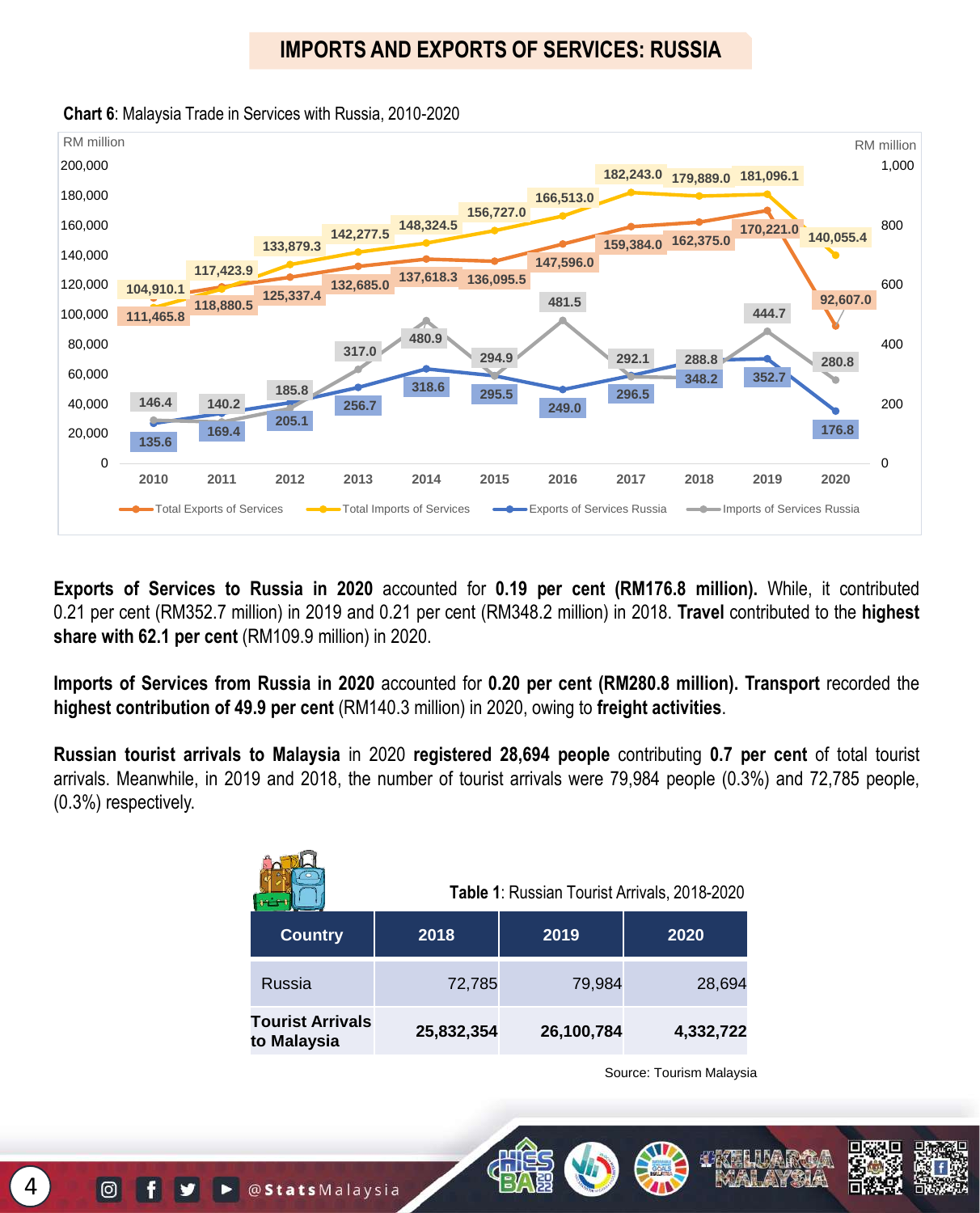# **IMPORTS AND EXPORTS OF SERVICES: UKRAINE**



**Chart 7**: Malaysia Trade in Services with Ukraine, 2010-2020

**Exports of Services to Ukraine in 2020** accounted for **0.003 per cent or RM2.6 million** of total exports of services (2019: 0.005 per cent; RM8.3 million). **Other Business Services** contributed the highest share in **2020 at 69.8** per cent (RM1.8 million).

**Imports of Services from Ukraine in 2020 posted 0.05 per cent** or RM76.6 million of total imports of services**. Transport** contributed the most with **63.3 per cent** or RM48.5 million in 2020. The highest contribution was due to **freight activity.**

As for the **Ukrainian tourist arrivals to Malaysia**, it recorded **6,326 people in 2020 with a contribution of 0.15 per cent** of the total tourist arrivals to Malaysia. Meanwhile in 2019 and 2018, the number of tourist arrivals were 16,019 people (0.06%) and 14,529 people (0.06%) respectively.

| Table 2: Ukraine Tourist Arrivals, 2018-2020     |            |            |           |  |
|--------------------------------------------------|------------|------------|-----------|--|
| <b>Country</b>                                   | 2018       | 2019       | 2020      |  |
| Ukraine                                          | 14,529     | 16,019     | 6,326     |  |
| Tourist<br><b>Arrivals to</b><br><b>Malaysia</b> | 25,832,354 | 26,100,784 | 4,332,722 |  |

Source: Tourism Malaysia

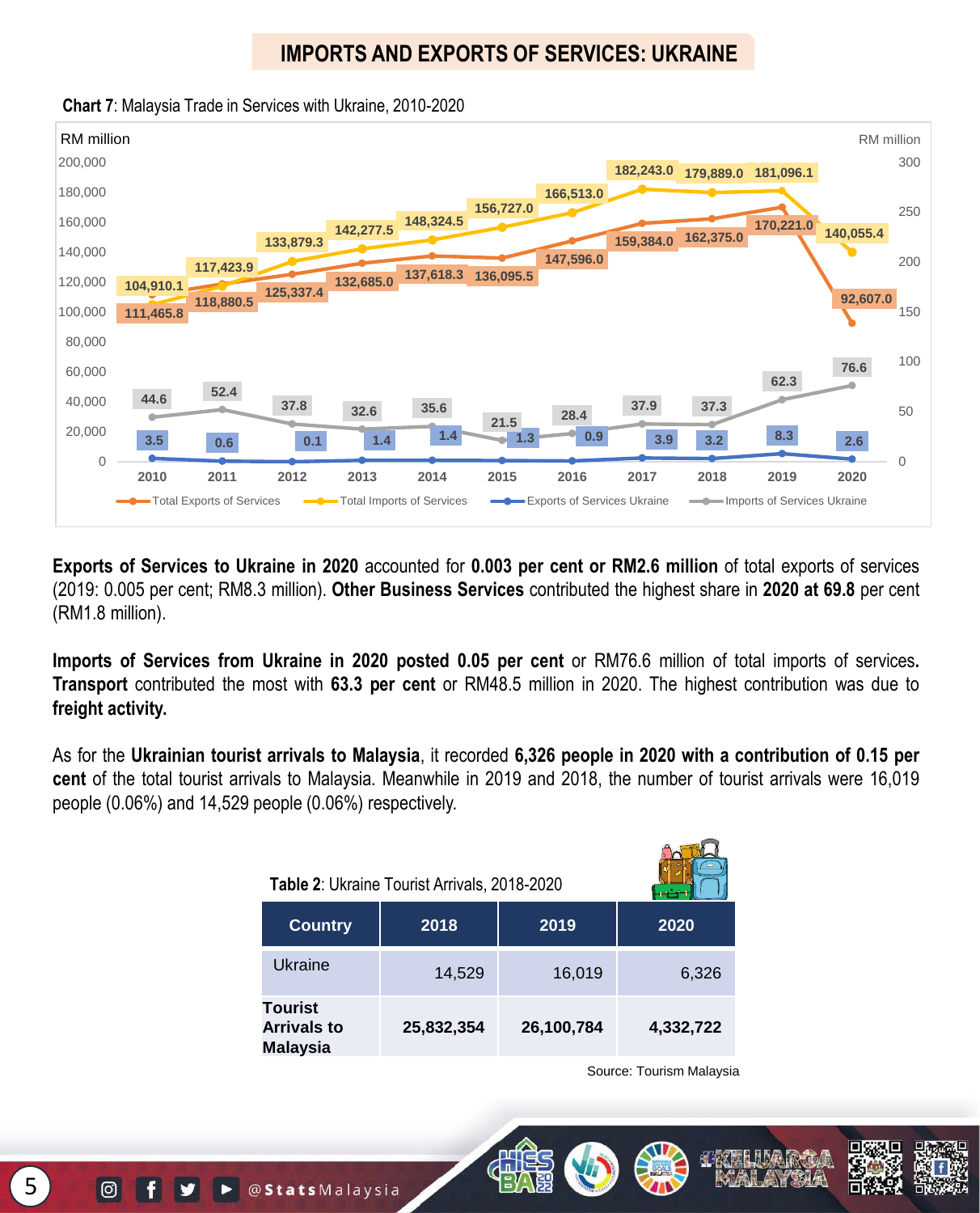# **IMPORTS AND EXPORTS OF SERVICES: UNITED STATES OF AMERICA**

#### **Chart 8**: Malaysia Trade in Services with USA, 2010-2020



**Exports of Services to the USA** recorded **RM24.8 billion in 2020** with **Manufacturing Services** contributed the highest share **at 37.8 per cent** (RM9.4 billion). **Imports of Services from the USA in 2020** was valued at **RM31.5 billion**. **Travel** recorded the highest contribution of **29.7 per cent** or RM9.4 billion in 2020.

# **IMPORTS AND EXPORTS OF SERVICES: EUROPEAN UNION**

**Chart 9**: Malaysia Trade in Services with EU, 2010-2020



**In 2020, Exports of Services to the EU posted RM15.8 billion** backed mainly by **Other Business Services** with **36.7** per cent (RM5.8 billion). **Imports of Services to EU** was **RM23.4 billion in 2020** with **Other Business Services** recorded the highest contribution of **28.9 per cent** or RM6.8 billion.

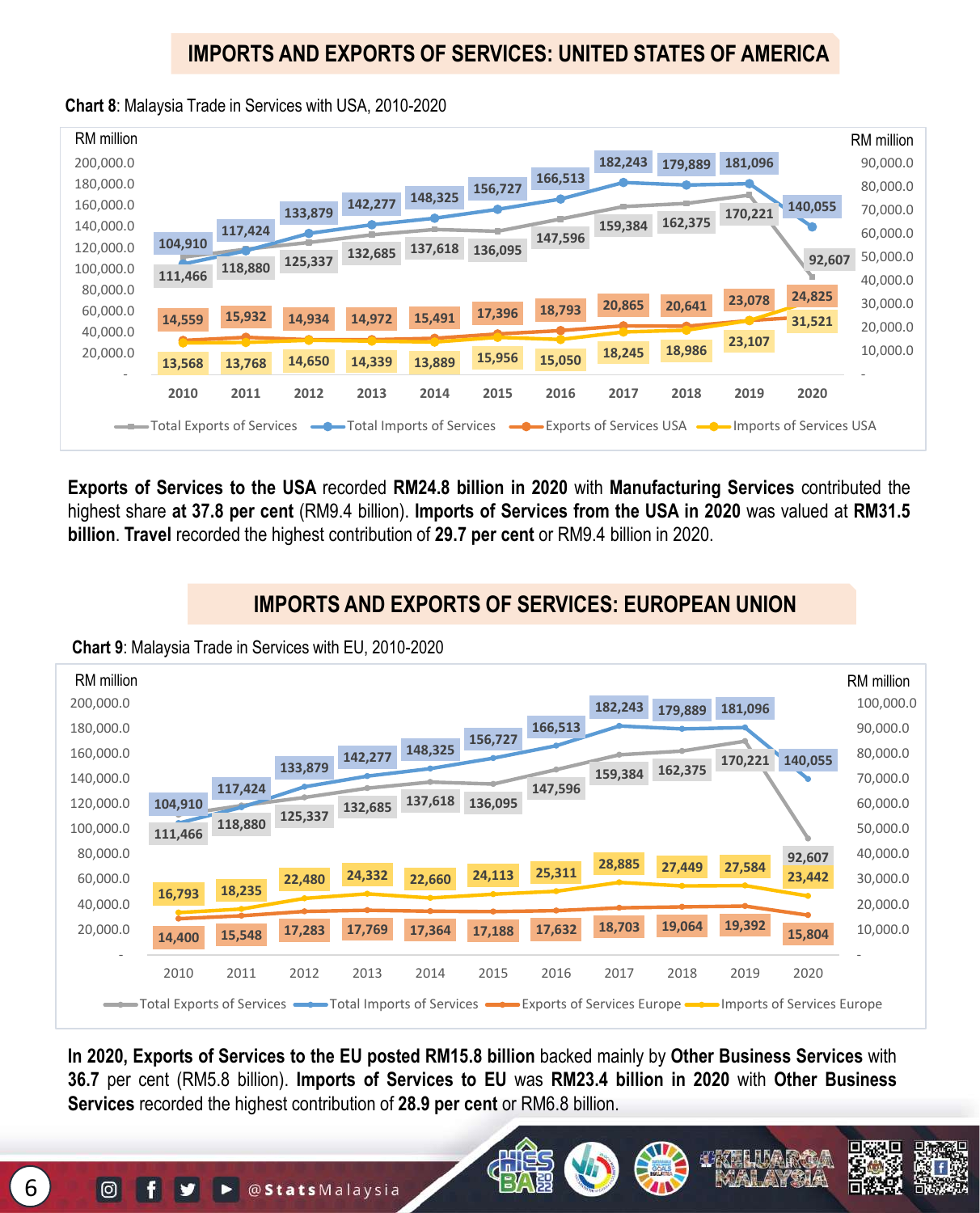## **SELECTED COMMODITY PRICES**

Following the conflict between Russia and Ukraine, the **world crude oil prices** had increased to **over US\$100 per barrel**. The price of Brent crude oil on **7 March 2022** was **US\$129.02 per barrel** as compared to **23 February 2022** (before the crisis) was **US\$99.29 per barre**l. The increase in world oil prices could affect the chain in transportation cost and the economy as well as can give implications for national inflation.



*Source: World Bank*





The crisis also continues to increase the world **crude palm oil prices**, where the price before the Russia-Ukraine crisis was **RM6,485.00 per metric tonne** (23 February 2022) and **reached RM8,076.50 on 5 March 2022**.

*Source: MPOB*

**Natural gas** commodity prices were **\$4.78/million** btu (**highest price since February 4, 2022**).



*Source: World Bank*

Due to the **increase in world grain prices** such as corn, soybeans and wheat which are the main **raw materials in animal feed production** will also affect the **cost of livestock production**.



 $\odot$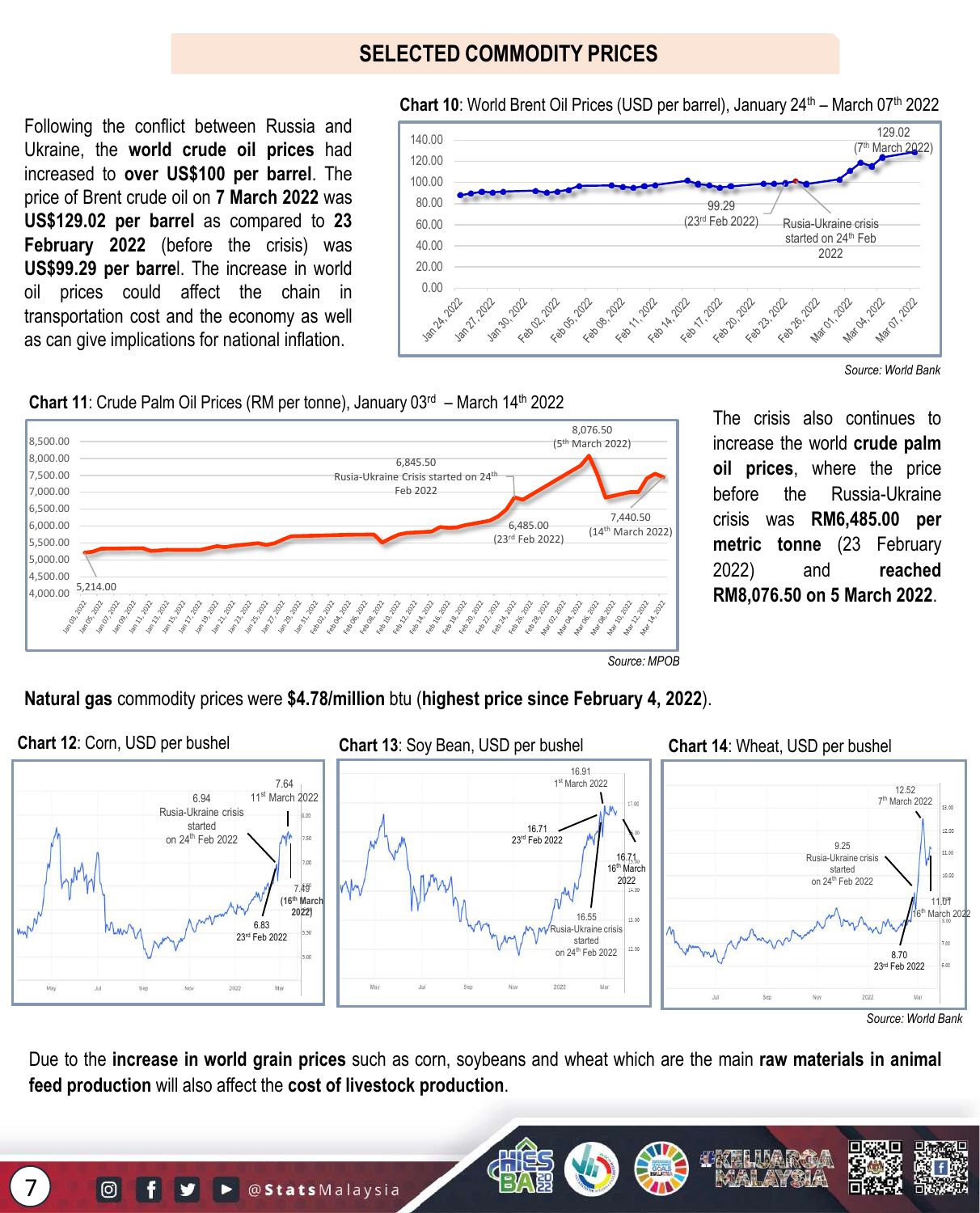# **SELECTED COMMODITY PRICES**



**Chart 15**: World Brent Oil Prices (USD per barrel), January 2019 – February 2022







*Source: World Bank*

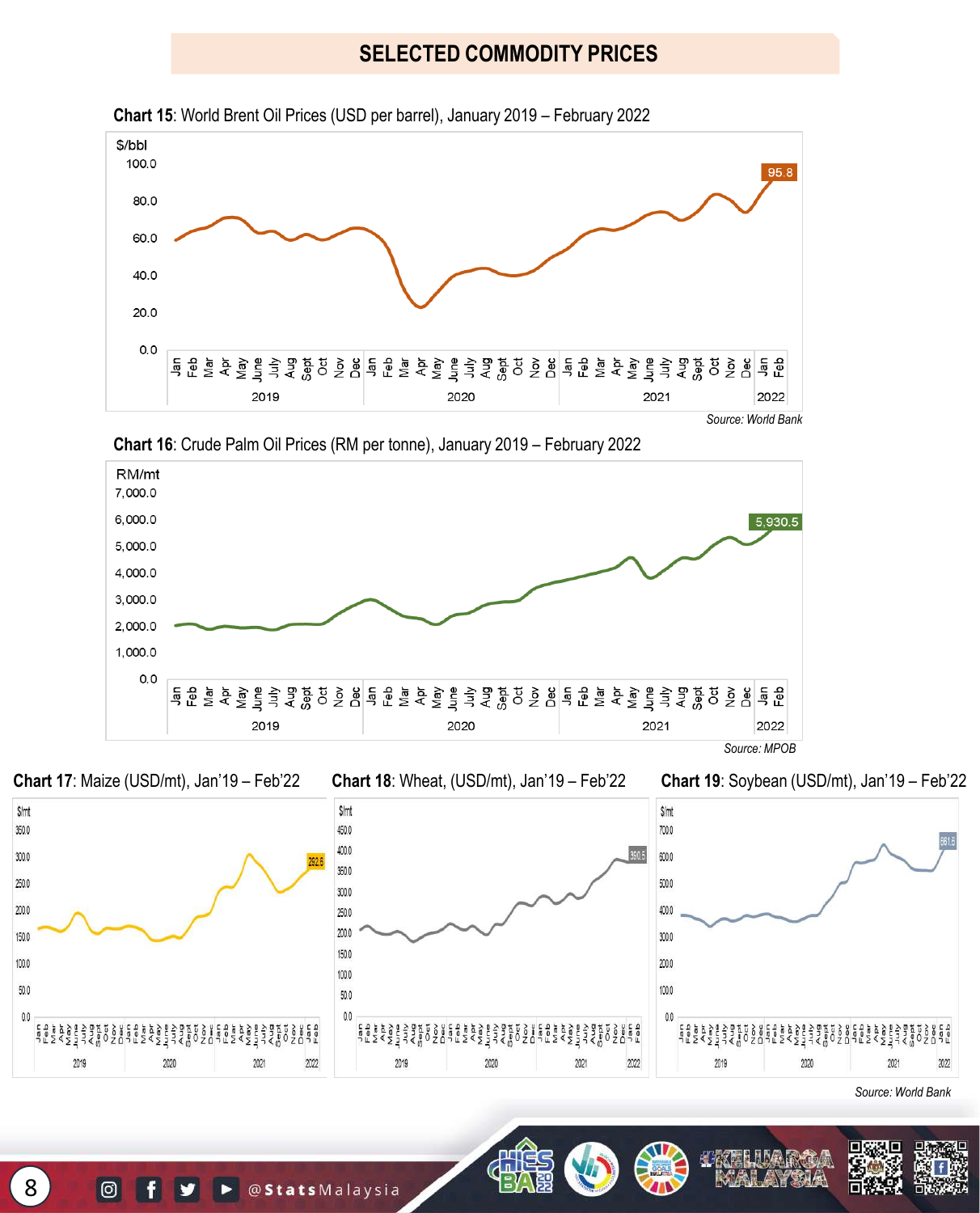Looking at other indicators such as the exchange rate of 1 US Dollar (USD) against the Russian Ruble (RUB), Ukrainian Hryvnia (UAH) and Malaysian Ringgit (MYR) show that the annual change of currency exchange rates for Russia and Ukraine experienced a significant decline against US Dollar upon the beginning of the COVID19 pandemic in 2020 and appreciated in the Third Quarter of 2021.



**Chart 20**: Monthly Average of Exchange Rates against 1 US Dollar (Annual Change, %)

**Chart 21**: Exchange Rates against 1 US Dollar in February 2022 (Daily Change, %)



The exchange rate of Russian Ruble dropped on 24 February, 2022 upon the beginning of the Russian invasion of Ukraine

Data source : Calculation based on data obtained from https://www.oanda.com/fx-for-business/historical-rates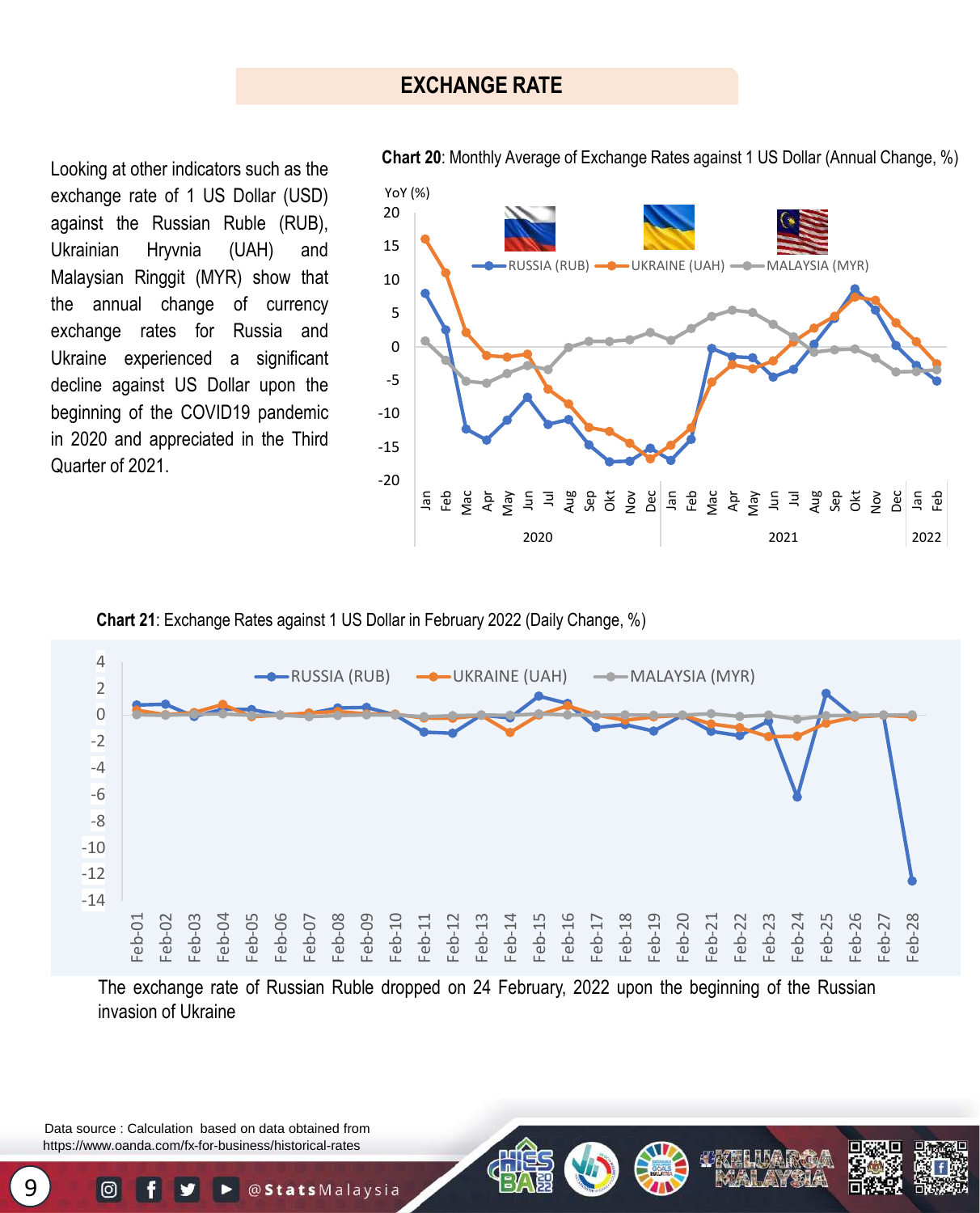# **LOCKDOWN IN CHINA**

**The surge of COVID-19 in China has made China to reimplement lockdowns in multiple cities across China starting 16 March 2022. This mitigation measures spur the concern of global supply chain disruptions.**

#### *"*

When disruptions take place in China, it is significant because about a third of the world's entire manufacturing capacity is based in the country. *"*

#### **SEA EXPORT SERVICES**

**MAJOR IT COMPONENT SUPPLIERS** Increase in number of vessels waiting outside port

### **MANUFACTURING HUB**

Manufacturing hub, tech center and major IT components affected

Major suppliers have temporarily closed production.

- **Exports to China in February 2022 increased due to** higher exports of **Electrical & electronic (E&E) products**. **The E&E products** was valued at RM5.5 billion or **36.0 per cent contribution to the Malaysia's total exports to China and represented 13.9 per cent of Malaysia's overall exports of E&E Products**. This was followed by **Palm oil & palm oil-based products** (RM987.0 million, contribution: 6.5%) and **Liquefied natural gas** (RM913.9 million, 6.0%).
- The main **import product from China was E&E products totalled RM6.5 billion with a contribution of 38.5 per cent to Malaysia's total imports from China and represented 25.4 per cent of Malaysia's total E&E products imports**. It was followed by Heating & cooling equipment & parts (RM774.0 million, 4.6%); Refined petroleum products (RM647.7 million, 3.8%) and Machinery & equipment specialised for particular industries (RM423.7 million, 2.5%).

# **MERCHANDISE IMPORTS AND EXPORTS: CHINA**

- **Malaysia's trade with China in February 2022 grew 11.9 per cent** from RM28.8 billion in the previous year to RM32.2 billion.
- **Exports increased 19.2 per cent**, reached RM15.3 billion from RM12.8 billion.
- Imports from China with a value of RM16.9 billion, grew 6.0 per cent year-on-year from RM15.9 billion.
- Malaysia balance of trade with China in February 2022 noted a deficit of RM1.6 billion as compared to a higher deficit of RM3.1 billion in February 2021.

#### **Exhibit 1**: Malaysia External Trade Performance with China, February 2022

| <b>TOTAL</b>   | RM32.2 bil. ▲ 11.9%                                           |
|----------------|---------------------------------------------------------------|
| <b>TRADE</b>   | (February 2021: RM28.8 bil.)                                  |
| <b>EXPORTS</b> | RM15.3 bil. ▲ 19.2%<br>(February 2021: RM12.8 bil.)           |
| <b>IMPORTS</b> | RM16.9 bil. $\triangle 6.0\%$<br>(February 2021: RM15.9 bil.) |
| <b>TRADE</b>   | -RM1.6 bil.                                                   |
| <b>BALANCE</b> | (February 2021: -RM3.1 bil.)                                  |

#### **Exhibit 2**: Malaysia Major Trade Commodities with China, February 2022

# **EXPORTS IMPORTS**



**Electrical & electronic (E&E) products** RM5.5 billion (36.0%)







**Electrical & electronic (E&E) products** RM6.5 billion (38.5%)









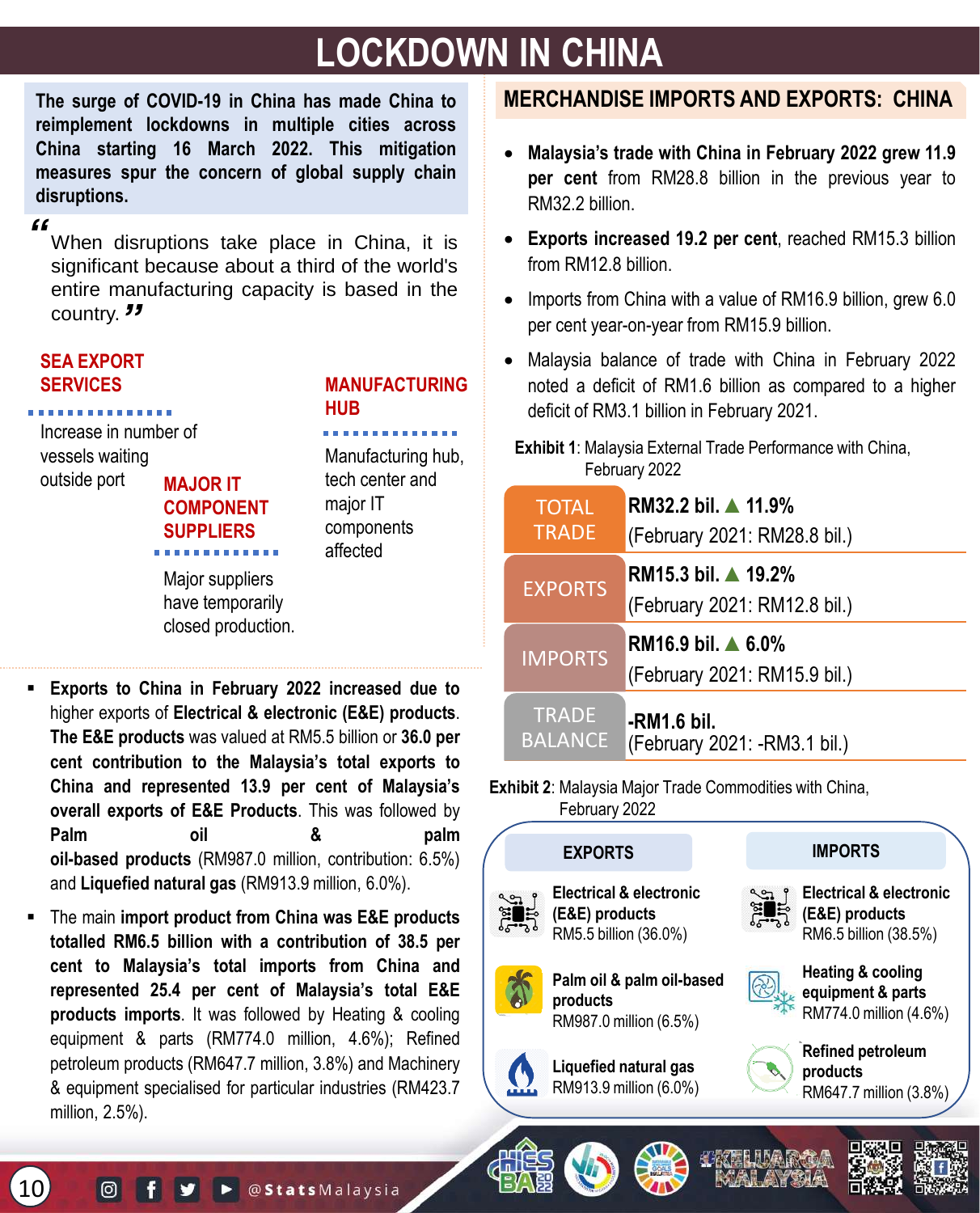# **IMPORTS AND EXPORTS OF SERVICES: CHINA**

- **Exports of Services to China** accounted for **4.7 per cent** or **RM4.4 billion** of total exports of services in **2020**. Meanwhile, it contributed 10.4 per cent (RM17.8 billion) in **2019** and 8.7 percent (RM14.1 billion) in **2018**.
- Imports of Services to China registered 9.1 per cent of total imports of services in 2020, valued at RM4.4 billion. While the contribution was 12.7 per cent (RM17.8 billion) in 2019 and 2018 was 13.8 per cent (RM24.9 billion).



#### **Chart 22**: Malaysia Trade in Services with China, 2010-2020

**Table 3**: China Tourist Arrivals, 2018-2020

| <b>Country</b>                                          | 2018<br>2019 |                       | 2020                     |  |
|---------------------------------------------------------|--------------|-----------------------|--------------------------|--|
| China                                                   |              | 2,944,133 3,114,257   | 405,149                  |  |
| <b>Tourist</b><br><b>Arrivals to</b><br><b>Malaysia</b> |              | 25,832,354 26,100,784 | 4,332,722                |  |
|                                                         |              |                       | Source: Tourism Malaysia |  |

- Travel contributed **38.5 per cent** or **RM1.7 billion** to Export of Services to China in **2020**, while in **2019 and 2018** recorded **78.5 per cent** (RM13.9 billion) and **78.3 per cent** (RM11.1 billion) respectively.
- This can be seen from the China tourist arrivals to Malaysia in 2020 which registered 405,149 people, contributing 9.4 per cent of total tourist arrivals. Meanwhile, the number of tourist arrivals were 3.1 million people (11.9%) in 2019 and 2.9 million people (11.4%) in 2018.

### **EXCHANGE RATE**

**Chart 23**: Monthly Average of Exchange Rates against 1 US Dollar (Annual Change, %)



Both currencies are volatile but started to show similar trends with a slight decline in mid-March 2022

**Chart 24**: Exchange Rates against 1 US Dollar in February and March 2022 (Daily Change, %)



Data source : Calculation based on data obtained from https://www.oanda.com/fx-for-business/historical-rates